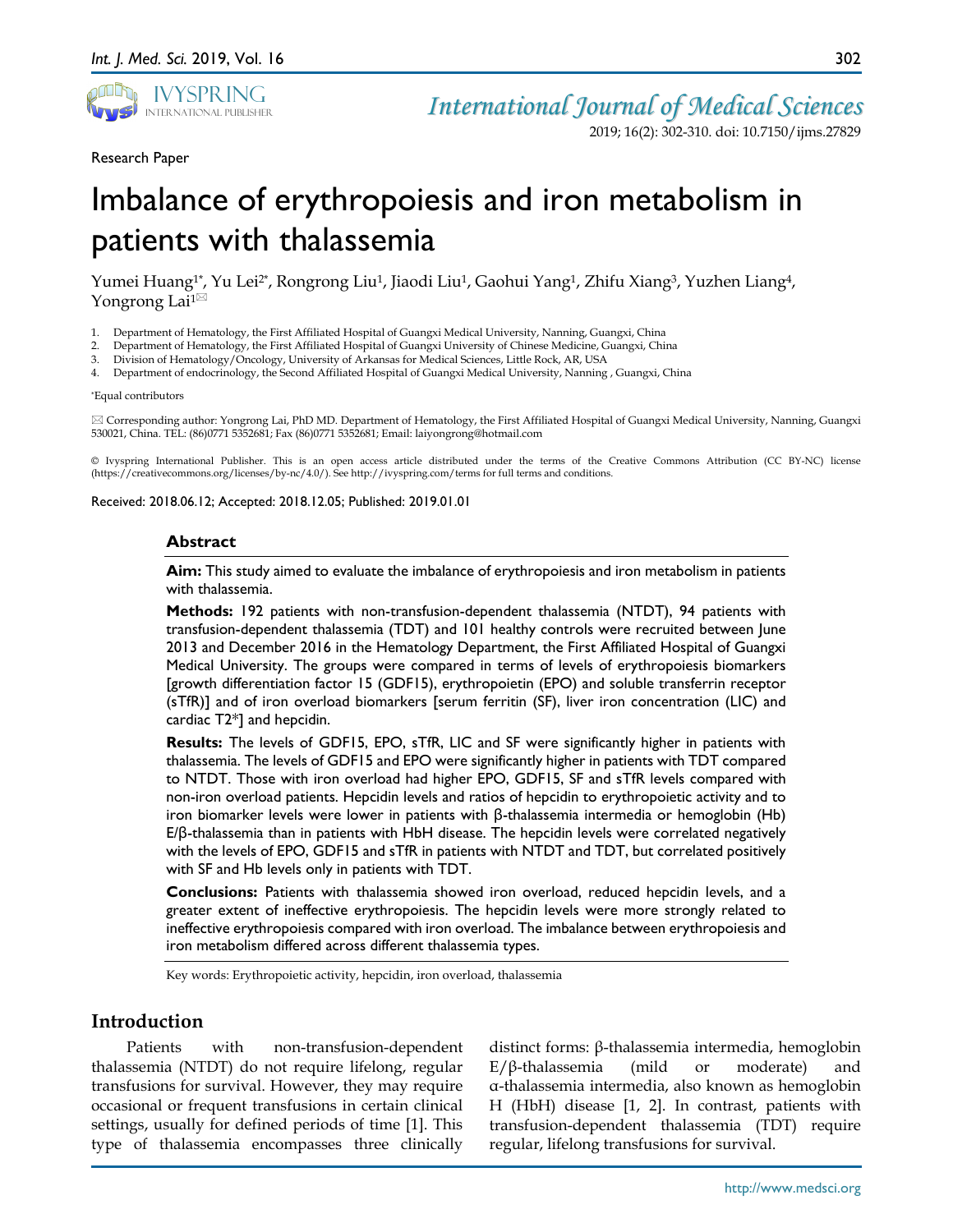Mortality and morbidity in patients with thalassemia result primarily from iron overload toxicity. In patients with NTDT, iron overload arises when ineffective erythropoiesis leads to inappropriately low hepcidin levels and increased absorption of intestinal iron [1, 3]. Hepcidin is a hormone, secreted by the liver, that regulates iron homeostasis [4]. In contrast, as humans have little ability to excrete iron, iron overload in patients with TDT arises when frequent blood transfusion leads to iron deposition in the liver and heart [1].

The combination of ineffective erythropoiesis and peripheral hemolysis leads to anemia, hypoxia and increased erythropoietin (EPO) production [5, 6]. In β-thalassemias, ineffective erythropoiesis induces the release of growth differentiating factor 15 (GDF15), twisted gastrulation protein homolog 1 (TWSG1), hypoxia-inducible factor and erythroferrone (ERFE), which inhibits hepcidin [5]. The expansion of the erythroid compartment leads to the overexpression of GDF15, which inhibits the expression of hepcidin, ultimately leading to iron overload [7]. A soluble form of the transferrin receptor (sTfR) is an erythropoiesis biomarker and is associated with overall morbidity in patients with NTDT [8].

Hence, thalassemias involve the perturbation of the balance between erythropoiesis and iron metabolism. The nature of the 'erythropoiesis–hepcidin– iron storage' axis may differ across different thalassemia types [9], and this axis is poorly understood in patients with NTDT, particularly in Southern China, where HbH disease is often associated with high morbidity.

The levels of erythropoietic biomarkers (GDF15, EPO and sTfR) and iron overload biomarkers [hepcidin, serum ferritin (SF), liver iron concentration (LIC) and cardiac T2\*] were compared in patients with different types of thalassemia, as well as between patients and healthy controls, and several correlations were analyzed to shed light on the relationship between erythropoietic activity and iron metabolism in patients with thalassemia.

# **Methods**

# **Study population**

This cross-sectional study included 192 patients with NTDT and 94 patients with TDT who were diagnosed based on conventional clinical and hematologic criteria [1, 10]. The patients were enrolled between June 2013 and December 2016 in the Department of Hematology at the First Affiliated Hospital of Guangxi Medical University. In addition, 101 healthy volunteers were recruited from the medical examination center of the same hospital. All patients or their parents (if minors) provided written informed consent. This study was approved by the Medical Ethics Committee of the First Affiliated Hospital of Guangxi Medical University.

#### **Clinical assessment**

Interviews were conducted with patients to obtain the following clinical data: age, gender, age at the time of anemia diagnosis, blood transfusion history and previous chelation therapy. Transfusional iron intake mg Fe/kg/day was calculated according to the following formula:

[Whole blood (mL)\*hematocrit% (65%)\*1.08] / [365\*kg of body weight]

# **Hematology and genotyping**

Fasting venous blood samples were drawn by sterile venipuncture. Samples from patients receiving blood transfusion were drawn before transfusion of packed red blood cells. The hematologic analysis was performed using an automated blood cell analyzer (LH750 Beckman, USA). The SF levels were measured using an electro-chemiluminescence immunoassay (COBASE E601, Roche, USA), and the levels of hemoglobins, HbA, HbA2 and HbF were determined using the Bio-Rad Variant II high-performance liquid chromatography system. All patients were genotyped by the Shenzhen Huada Gene Medical Institute for 338 known mutations linked to  $α$ - or  $β$ -thalassemia.

#### **Serum sampling and analysis**

The serum was stored at –80°C for later batch analysis. Enzyme-linked immunosorbent assays were used to assay the serum levels of hepcidin-25, the main active peptide form of hepcidin (Bachem Group, CA, USA), sTfR and GDF15 (R&D Systems, MN, USA) and EPO (eBioscience, Vienna, Austria). Kits were used according to manufacturers' instructions. The range for GDF15 is 337-1060 pg/mL, the minimum detectable dose (MDD) is 2pg/mL and the coefficient of variability (CV) is 1.8-2.8%; the range for hepcidin is 0-25 ng/mL; the range for EPO is 1.6-100mIU/mL, the MDD is 0.17 mIU/mL and the CV is 6.2%; the range for sTfR is 95 - 111nmol/L, the MDD is  $0.5$ nmol/L and the CV is  $4.3$ -7.1%.

# **Analysis of LIC and myocardial iron deposition**

LIC was measured using spin density projection–assisted R2 magnetic resonance imaging (1.5 T, Ferriscan-Resonance Health, Australia). Myocardial iron deposition was assessed using magnetic resonance imaging as previously described [11]. Cardiac T2\* ≥20 ms was considered as a "conservative" normal value [12, 13]. LIC  $\leq$ 3 mg/g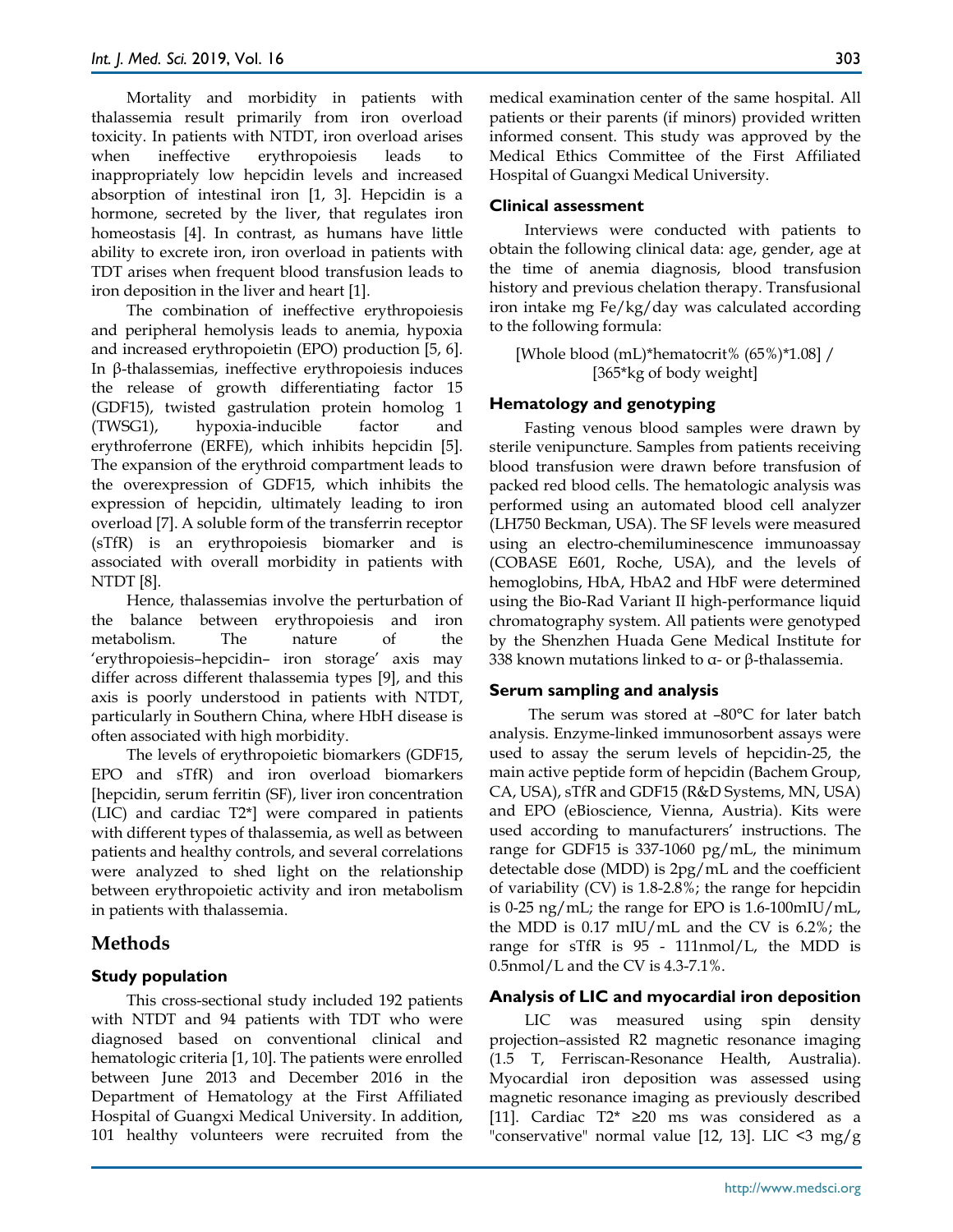(dry weight) was considered to be indicative of no significant iron load;  $3-7$  mg/g, mild load; LIC $\geq 7$  and <15 mg/g, moderate load; and ≥15 mg/g, severe load [11, 14].

#### **Statistical analysis**

Data were analyzed using SPSS 16.0 (IBM, IL, USA). The normal distribution was assessed using the Kolmogorov–Smirnov test. Data for continuous variables were reported as mean ± standard deviation or median (range); data for categorical variables were reported as frequency and percentage. The Student t test was used to compare the continuous data from two groups. Differences among three or more groups were assessed for significance using one-way analysis of variance (*post hoc* analysis was performed using least significant difference or Student–Newman–Keul test) or nonparametric tests (*post hoc* analysis was performed using Kruskal–Wallis test or Mann–Whitney *U* test). The chi-square test was used for categorical variables. A bivariate correlation analysis was performed using Pearson or Spearman correlation methods. A *P* value <0.05 was considered statistically significant.

# **Results**

#### **Patient characteristics**

Most patients with NTDT had HbH disease (111, 57.8%) or β-thalassemia intermedia (59, 30.7%), while the remaining patients had Hb E/β-thalassemia (22, 11.5%). The patients with Hb  $E/\beta$ -thalassemia were younger those patients with NTDT, whereas age was similar between patients with HbH disease or β-thalassemia intermedia. Patients with TDT were significantly younger than patients with NTDT and controls.

The Hb levels were higher in healthy controls (132 g/L) than in patients with NTDT (85 g/L,  $P$  < 0.001) or those with transfusion-dependent disease  $(70.1 \text{ g/L}, P \leq 0.001)$ , and the difference between NTDT and TDT was statistically significant (*P* < 0.001) (Table 1). Among patients with non-transfusiondependent disease, those with HbH disease had the highest Hb levels (Fig. 1). Age at first transfusion and transfusional iron intake differed significantly between patients with NTDT and those with TDT.

# **Greater ineffective erythropoiesis in patients with β-thalassemia**

All patients showed higher erythropoietic activity compared with controls based on the levels of EPO, GDF15 and sTfR. The levels of EPO and GDF15 were significantly higher in patients with TDT than in patients with NTDT (*P* < 0.001 for EPO, *P* < 0.001 for GDF15) (Table 2). For patients with NTDT, the levels of GDF15 and sTfR were significantly higher in patients with β-thalassemia intermedia or Hb E/β-thalassemia than in patients with HbH disease, while the difference between patients with β-thalassemia intermedia and Hb E/β-thalassemia was not significant. Moreover, no difference in EPO levels was observed among patients with NTDT (Fig. 1).

| Table 1. Characteristics and clinical parameters of patients with |  |  |
|-------------------------------------------------------------------|--|--|
| thalassemia and normal controls                                   |  |  |

| Variable                                         | Controls        | Patients             | P                            |         |
|--------------------------------------------------|-----------------|----------------------|------------------------------|---------|
|                                                  |                 | <b>NTDT</b>          | <b>TDT</b>                   |         |
| $\mathcal N$                                     | 101             | 192                  | 94                           |         |
| Female $n$ (%)                                   | 43 (42.6%)      | 82 (42.7%)           | 39 (41.5%)                   | 0.243   |
| Median age (range), years                        | $20(1-57)$      | 22 $(1-63)^*$        | $7.0(1-32)$ *                | < 0.001 |
| Median Hb (range), g/L                           | 132(102-174) 85 | $(33.8 - 132)^{*}$   | 70.1<br>$(21.1 - 114.7)$ *•  | < 0.001 |
| Median Age at first<br>transfusion (range), year | NA              | $5(1-45)$            | $1.4(0.3-3)$                 | 0.001   |
| Median total transfusion<br>(range), mg/kg.year  | <b>NA</b>       | 2.26<br>$(0-153.08)$ | 181.81<br>$(41.03 - 419.05)$ | < 0.001 |
| Previous chelation therapy<br>$[n(\%)]$          |                 |                      |                              | < 0.001 |
| No                                               | 101             | 157 (81.7%)          | 26 (28%)                     |         |
| Yes                                              | None            | 35 (18.3%)           | 68 (72%)                     |         |
| Serum ferritin, ng/mL<br>$[n(\%)]$               | 101             | 192                  | 94                           | < 0.001 |
| < 1000                                           | 101(100%)       | 115(59.9)            | 12 (12.8%)                   |         |
| 1000-2500                                        | $0(0\%)$        | 51 (26.6%)           | 27 (28.7%)                   |         |
| $\geq$ 2500                                      | $0(0\%)$        | 26 (13.5%)           | 55 (58.5%)                   |         |
| Liver iron concentration,<br>$mg/g$ [n(%)]       | None            | 95                   | 7                            | 0.025   |
| < 3.0                                            |                 | 14 (14.7%)           | $0(0\%)$                     |         |
| $3.0 - 6.9$                                      |                 | 24 (25.3%)           | $0(0\%)$                     |         |
| $7 - 14.9$                                       |                 | 25(26.3%)            | $1(14.3\%)$                  |         |
| $\geq 15$                                        |                 | 32 (33.7%)           | 6(85.7%)                     |         |
| Cardiac $T2^*$ , ms [n $(\%)$ ]                  | None            | 87                   | 7                            | < 0.001 |
| $20$                                             |                 | 5(5.7%)              | 5(71%)                       |         |
| $\geq 20$                                        |                 | 82 (94.3%)           | 2(29%)                       |         |

**Abbreviations:** NA, not available; NTDT, non-transfusion-dependent thalassemia; TDT, transfusion-dependent thalassemia. Significant difference between controls, patients with NTDT, and patients with TDT:  $\bigstar$  significant difference compared with normal controls; ●significant difference compared with NTDT; ▲significant difference compared with TDT.

# **Hepcidin suppression and iron overload in patients with thalassemia**

The hepcidin levels in NTDT or TDT patient subgroups were significantly lower than those in healthy controls (14.6 vs 31.6 vs 115.7 ng/mL, *P* < 0.001); the levels were significantly higher in patients with TDT when compared to patients with NTDT (*P* = 0.03) (Table 2). For patients with NTDT, the levels of hepcidin were significantly lower in patients with β-thalassemia intermedia or Hb E/β-thalassemia than in patients with HbH disease. The hepcidin levels were similar between patients with β-thalassemia intermedia or Hb E/β-thalassemia ( $P = 0.836$ ) (Fig. 1).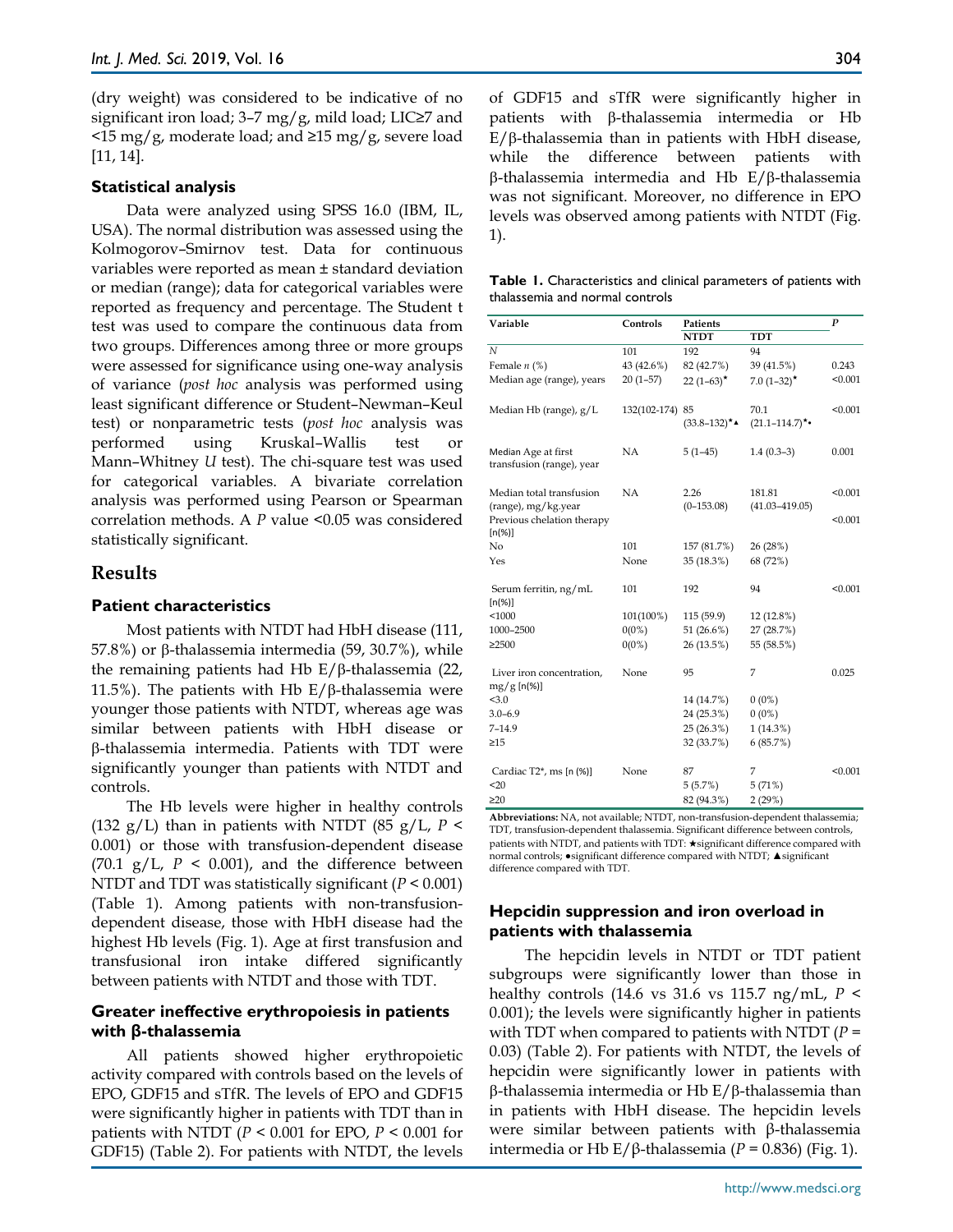

**Figure 1.** Comparison of indices of erythropoietic activity and iron overload in patients with NTDT. (A) Indices of erythropoietic activity; (B) indices of iron overload.

**Table 2.** Indices of erythropoietic activity and iron overload in patients with thalassemia and normal controls (median, range)

| Index                                   | Controls                  | Patients                       |                               |  |  |  |  |  |
|-----------------------------------------|---------------------------|--------------------------------|-------------------------------|--|--|--|--|--|
|                                         |                           | <b>NTDT</b>                    | TDT                           |  |  |  |  |  |
| $Hb$ , $g/L$                            | 132 (102-174)             | 85 $(33.8-132)$ <sup>*</sup>   | $70.1 (21.1 - 114.7)^{\star}$ |  |  |  |  |  |
| Hepcidin, ng/mL                         | 115.7<br>$(31.5 - 190.5)$ | $14.6(0.0-136.7)$ *            | $31.6(4.32 - 164.1)^{\star}$  |  |  |  |  |  |
| EPO, mIU/mL                             | $4.4(0.8-30.6)$           | 31.7 $(1.73 - 1234.2)^{*}$     | $172.3(9.0-1228.3)$ *•        |  |  |  |  |  |
| GDF15, pg/mL                            | 141.6                     | 2709.0                         | 9647.6                        |  |  |  |  |  |
|                                         | $(51.6 - 1448)$           | $(77.91 - 38674.5)^{\star}$    | $(392.6 - 39043.8)^{\star}$   |  |  |  |  |  |
| $s$ TfR, mg/L                           | $1.6(0.3-5.5)$            | $7.5(0.9 - 9.87)$ *            | $7.9(2.2 - 8.5)^*$            |  |  |  |  |  |
| Serum ferritin.<br>ng/mL                | 124.3 (30-726.6)          | 718.5 $(3.6 - 8300)^{\star}$   | 2853 (136-26484)*•            |  |  |  |  |  |
| Liver iron<br>concentration,<br>mg/g dw | NΑ                        | 9.9 $(0.6-43)$ $\triangle$     | 43 $(8.4-43)$                 |  |  |  |  |  |
| Cardiac T <sub>2</sub> *, ms            | NA                        | 30.55 (7.46-75.08) $\triangle$ | $17(11.6-40.6)$               |  |  |  |  |  |

**Abbreviations:** EPO, Erythropoietin; GDF15, growth and differentiating factor 15; NA, not available; NTDT, nontransfusion-dependent thalassemia; sTFR, soluble form of the transferrin receptor; TDT, transfusion-dependent thalassemia;. Significant difference between controls, patients with NTDT, and patients with TDT: ★significant difference compared with controls; ●significant difference compared with NTDT; ▲significant difference compared with TDT.

Iron overload was assessed based on SF level, LIC and cardiac T2\* values. The latter two parameters were not measured in healthy controls due to economic reasons. Based on the magnetic resonance imaging (MRI) analysis of subsets of patients with HbH disease (55/111), β-thalassemia intermedia (28/59), Hb E/β-thalassemia (12/22), or TDT (7/94), the median SF levels were significantly higher in patients with thalassemia when compared to healthy controls, and in patients with TDT than in patients with NTDT  $(P < 0.001)$  (Table 2). For patients with NTDT, the median SF levels were significantly higher in patients with β-thalassemia intermedia (1453 ng/mL) and Hb E/β-thalassemia (2012 ng/mL) than in patients with HbH disease (553 ng/mL, *P* < 0.001). The levels were similar between patients with β-thalassemia intermedia or Hb E/β-thalassemia (*P* = 0.828) (Fig. 1).

The LIC levels were significantly higher in patients with TDT when compared to patients with NTDT (43 vs 9.9 mg/g dw, *P* = 0.001). For patients with NTDT, LIC levels were significantly higher in patients with β-thalassemia intermedia (14.8 mg/g dw) than in patients with HbH disease  $(7.2 \text{ mg/g dw}, P =$ 0.004). The levels were similar between patients with β-thalassemia intermedia or Hb E/β-thalassemia ( $P = 0.661$ ) and between patients with HbH disease and intermedia or Hb E/β-thalassemia ( $P = 0.06$ ) (Fig. 1). Cardiac T2<sup>\*</sup> values were significantly lower in patients with TDT (17 ms) than in patients with NTDT (30.55 ms,  $P = 0.002$ ). The cardiac T2<sup>\*</sup> values were not different among patients with NTDT  $(P = 0.124)$ (Fig. 1). These results indicated that nearly all patients with NTDT (85.3%) had adequate amounts of liver iron but few patients had cardiac iron (5.7%), whereas nearly all patients with transfusion-dependent disease had liver and cardiac iron overload (71%), although 72% were on chelation therapy.

The ratio of hepcidin levels to levels of erythropoietic markers was calculated as a marker of the appropriateness of hepcidin production driven by erythropoietic factors, and the ratio of hepcidin levels to levels of iron indices as a marker of the appropriateness of hepcidin production in relation to estimated body iron stores. Before calculation, data were log-transformed to fit a normal distribution. The ratios of hepcidin levels to levels of erythropoietic markers and to iron indices were lower in patients when compared to healthy controls (Figs. 1 and 2). Despite similar transfusion frequency in patients with NTDT, patients with β-thalassemia intermedia or Hb E/β-thalassemia showed significantly lower ratios of hepcidin to erythropoietic markers and of hepcidin to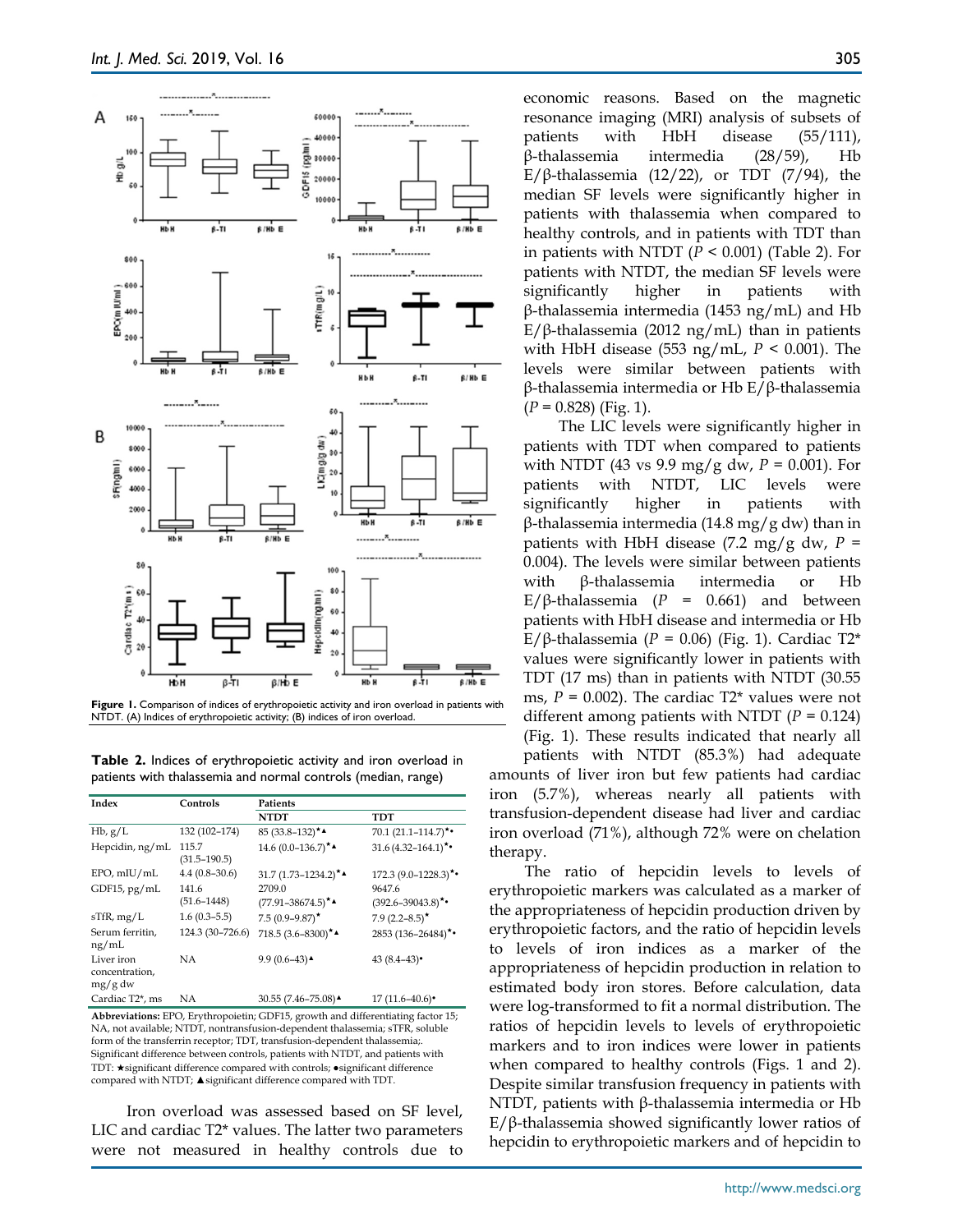

**Figure 2.** Comparison of ratios of hepcidin levels to indices of erythropoietic activity and iron overload in patients with NTDT. (A) Ratios of hepcidin levels to indices of erythropoietic activity; (B) ratios of hepcidin levels to indices of iron overload.

SF and LIC compared with patients with HbH disease. However, the ratio levels were similar between patients with β-thalassemia intermedia or Hb E/β-thalassemia.

Patients with NTDT were grouped into with or without iron overload based on the LIC value: 81 (85.3%) patients with iron overload and 14 (14.7%) patients without iron overload. The erythropoietic activity and iron overload levels of the two groups were compared. The results showed that the patients with iron overload had higher erythropoietic activity based on the levels of EPO, GDF15, and sTfR and higher SF levels compared with patients with non-iron overload; however, the hepcidin and cardiac T2\* levels were not significantly different (Table 3).

The requirement for blood transfusion of NTDT patients was defined according to the frequency of transfusion to maintain quality of life for the patient; regular (every 3 weeks to 3 months), occasional (every 4 months to once a year) and rare (none or once in several years) [15]. The transfusional iron intake was significantly different among the rare, occasional and regular groups (0.39 vs 11.33 vs 48.69 mg iron/kg/day,  $p<0.001$ ). The levels of erythropoietic biomarkers and iron overload biomarkers were compared between the three groups. The results showed that the none/rare group had significantly higher Hb levels than the occasional or regular transfusion groups (90 vs 81 vs 75g/L. p=0.005), and the difference between the occasional and regular transfusion groups was not significant. However, the none/rare group had significantly lower SF levels than the occasional or regular transfusion groups (563vs 890 vs 1507ng/mL, p=0.004), the difference between the occasional and regular transfusion groups is also not significant (Table 4).

# **Association of hepcidin with iron status and erythropoietic markers in different types of thalassemia**

Next the correlations of hepcidin levels with erythropoiesis markers or iron indices were examined (Table 5). The hepcidin levels were correlated positively with SF levels ( $r = 0.303$ ,  $P =$ 0.002) and GDF15 ( $r = 0.276$ ,  $P = 0.005$ ) and sTfR  $(r = 0.264, P = 0.008)$  in controls. Among patients with thalassemia, the hepcidin levels were correlated positively with SF levels ( $r = 0.288$ ,  $P =$ 0.005) and Hb levels (*r* = 0.565, *P* < 0.001) in patients with TDT, but not correlated with SF levels (*r* = 0.025, *P* = 0.732) in patients with NTDT; in both of them, the hepcidin levels were inversely correlated with the levels of EPO (*r* =

–0.174, *P* = 0.016; *r* = –0.557, *P* < 0.001), GDF15 (*r* = –0.389, *P* < 0.001; *r* = –0.409, *P* < 0.001) and sTfR (*r* = –0.261, *P* < 0.001; *r* = –0.44, *P* < 0.001). The hepcidin levels in these patients were not correlated with LIC.

**Table 3.** Indices of erythropoietic activity and LIC iron overload in NTDT patients (median, range)

| Index                        | Non-iron overload   | Iron overload         | P value |
|------------------------------|---------------------|-----------------------|---------|
| N                            | 14 (14.7%)          | 81 (85.3%)            | < 0.001 |
| $Hb$ , $g/L$                 | 101 (83-132)        | 87 (48-117)           | 0.001   |
| Hepcidin, ng/mL              | $9.4(5.7-104.0)$    | 13.2 (0.0-130.7)      | 0.35    |
| EPO, mIU/mL                  | $16.1 (8.0 - 94.5)$ | 35.6 (8.1-1234.2)     | 0.009   |
| GDF15, $pg/mL$               | 716.9(275.4-2800)   | 3179.5 (77.9-38660.5) | < 0.001 |
| $s$ TFR, mg/L                | $6.8(3.2 - 7.7)$    | $7.7(3.7-9.9)$        | 0.001   |
| Serum ferritinin,            | 321.5 (61-793)      | 1453(3.6-8300)        | < 0.001 |
| ng/mL                        |                     |                       |         |
| Liver iron                   | $1.6(0.6-2.9)$      | $12.1(3.0-43)$        | < 0.001 |
| concentration.               |                     |                       |         |
| mg/g dw                      |                     |                       |         |
| Cardiac T <sub>2</sub> *, ms | $32.1(23.4 - 48.2)$ | $30.4(7.5-75.1)$      | 0.503   |

**Abbreviations:** EPO, erythropoietin; GDF15, growth and differentiating factor 15; sTfR, soluble form of the transferrin receptor.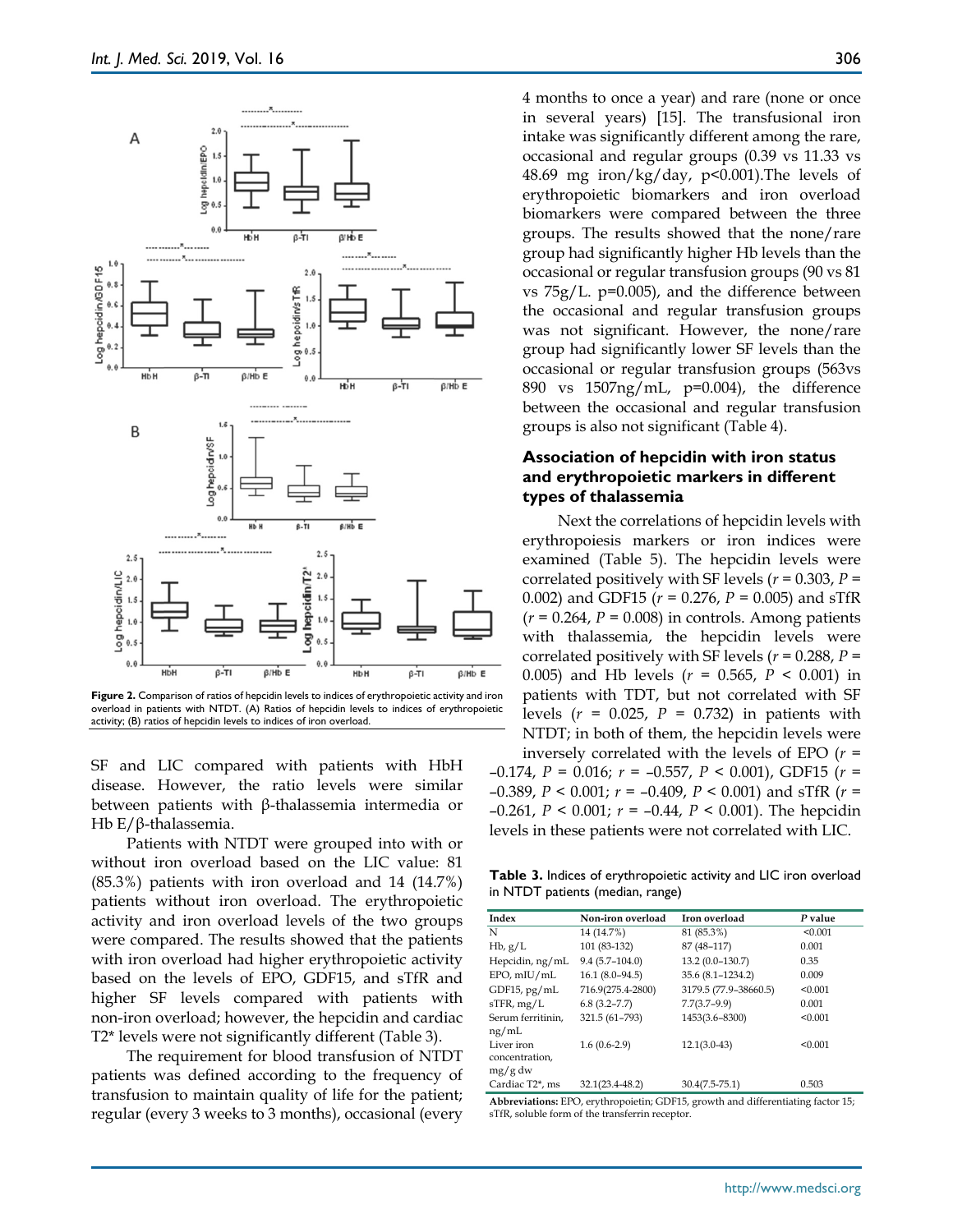|                             |  |  |  |  | Table 4. Comparison of Indices of erythropoietic activity and LIC iron overload of NTDT patients according to requirement for |
|-----------------------------|--|--|--|--|-------------------------------------------------------------------------------------------------------------------------------|
| transfusion (median, range) |  |  |  |  |                                                                                                                               |

| Index                                        | None/rare             | Occasionally             | Regularly                          | P value                  |
|----------------------------------------------|-----------------------|--------------------------|------------------------------------|--------------------------|
| N                                            | $115(59.9\%)$         | $54(28.1\%)$             | $23(12.0\%)$                       | $\overline{\phantom{a}}$ |
| Median total transfusion (range), mg/kg.year | $0.39(0-30.77)$       | $11.33(4.02 - 49.17)$ ** | 48.69(14.77-153.08) $\star\bullet$ | < 0.001                  |
| $Hb$ , $g/L$                                 | $90((41-132))$        | $81(33.8-105.9)$ *       | $75(56-96)$ *                      | 0.005                    |
| Hepcidin, ng/mL                              | 15.7(0.85-130.67)     | 12.7(0.00-130.67         | $9.8(5.88 - 136.74)$               | 0.452                    |
| EPO, mIU/mL                                  | 26.6(1.73-1234.2)     | $40.1(10.0 - 725.11)$    | 33.7(5.47-835.8)                   | 0.081                    |
| $GDF15$ , pg/mL                              | 2121.9(147.0-38660.6) | 3179.5(77.91-38660.5)    | 8331.2(312.1-34153.5)              | 0.098                    |
| $s$ TFR, mg/L                                | $7.3(1.41 - 9.87)$    | $7.7(0.9-9.8)$           | $7.7(1.81 - 8.48)$                 | 0.072                    |
| Serum ferritinin, ng/mL                      | 563.0(3.60            | $890.0(20-6128.0)$ *     | $1507.0(293.0 - 8300)$ *           | 0.004                    |
|                                              | $-5011.0$             |                          |                                    |                          |
| Liver iron concentration, $mg/g dw$          | $7.4(0.6-43.0)$       | $11.70(2.0-43)$          | $7.6(2.5-28.1)$                    | 0.411                    |
| Cardiac T <sub>2</sub> * ms                  | 30.1(7.46-56.98)      | $30.1(17.94 - 75.1)$     | 32.8(17.37-45.69)                  | 0.92                     |

Abbreviations: EPO, erythropoietin; GDF15, growth and differentiating factor 15; sTFR, soluble form of the transferrin receptor; ★significant difference compared with None/rare transfusion; ●significant difference compared with occasional transfusions; ▲significant difference compared with regular transfusions.

|  |  |  | Table 5. Correlation between hepcidin and biomarkers of erythropoietic activity and iron metabolism in patients with thalassemia |
|--|--|--|----------------------------------------------------------------------------------------------------------------------------------|
|--|--|--|----------------------------------------------------------------------------------------------------------------------------------|

| Group       | SF       |       | LIC   |       | EPO<br>Cardiac T2 |       | GDF15<br>sTfR |       |           | Hb    |           |       |          |       |
|-------------|----------|-------|-------|-------|-------------------|-------|---------------|-------|-----------|-------|-----------|-------|----------|-------|
|             |          | D     |       | D     |                   | D     |               | D     |           |       |           |       |          |       |
| Controls    | $0.303*$ | 0.002 | ΝA    | ΝA    | NA                | NΑ    | 0.001         | 0.990 | $0.276*$  | 0.005 | $0.264*$  | 0.008 | 0.109    | 0.276 |
| <b>NTDT</b> | 0.025    | 0.732 | 0.006 | 0.951 | $-0.215*$         | 0.045 | $-0.174*$     | 0.016 | $-0.389*$ | 0.000 | $-0.261*$ | 0.000 | 0.001    | 0.990 |
| TDT         | $0.288*$ | 0.005 | 0.296 | 0.520 | $-0.750$          | 0.052 | $-0.557*$     | 0.000 | $-0.409*$ | 0.000 | $-0.44*$  | 0.000 | $0.565*$ | 0.000 |

\*Significant difference (*P* < 0.05).correlation coefficient(r).

**Abbreviations:** EPO, Erythropoietin; GDF15,growth and differentiating factor 15; Hb, hemoglobin; LIC, liver iron concentration; NA, not available; NTDT,

non-transfusion-dependent thalassemia; SF, serum ferritin; sTfR, soluble form of the transferrin receptor; TDT, transfusion-dependent thalassemia.

# **Discussion**

Erythropoiesis activity and iron metabolism vary among the different forms of thalassemia and even among different ethnic groups [16, 17]. This study provided detailed evidence that β-thalassemia was associated with a greater extent of ineffective erythropoiesis compared with HbH disease and various types of thalassemia were associated with hepcidin suppression and iron overload.

The hemoglobin levels of TDT patients in our study are lower than those pre-transfusion hemoglobin of the TDT guidelines. In China, TDT and NTDT patients were poorly-chelated and modestly transfused, our previous published paper has already proved that TDT patients in China are poorly-chelated and have a high burden of iron overload, 6 years old TDT patient was tested cardiac iron overload[11]. The above data indicated that due to insufficient blood and limited resources in the health insurance system, TDT and NTDT patients enrolled showed low hemoglobin levels and heavier iron load, which pose challenges to optimum care.

Patients with thalassemia in the present study showed significantly higher levels of EPO, GDF15 and sTfR compared with controls, indicating increased erythropoietic activity in the bone marrow. EPO is responsible for stimulating and regulating the erythropoiesis rate [18], and its production and secretion are stimulated by the combination of hypoxia and ineffective erythropoiesis. This can be

resolved via blood transfusions [19]. The increased levels of GDF15 and sTfR indicate ineffective erythropoiesis [20]. Consistent with the results of the present study, a previous study reported significantly higher EPO levels in patients with thalassemia compared to normal subjects [18]. However, EPO levels did not differ significantly among different types of thalassemia in that study. The measurement of GDF15 expression in later stages of stress- or apoptosis-induced erythroid differentiation can predict ineffective or apoptotic erythropoiesis [21]. Previous studies reported higher levels of EPO, GDF15 and sTfR in patients with β-thalassemia intermedia in comparison to normal controls [16], and higher levels of GDF15 in patients with TDT than in patients with NTDT [22]. In this study, significantly higher levels of GDF15 were found in patients with TDT than in patients with NTDT, and also in patients with β-thalassemia intermedia compared to patients with HbH disease. GDF15 levels were correlated with anemia, iron overload and clinical severity score; they are significantly higher in splenectomized patients compared to nonsplenectomized patients [23]. GDF15 could identify patients with β-thalassemia intermedia who were at an increased risk of pulmonary and cardiovascular complications as well as subclinical atherosclerosis [22]. GDF-15 is a stress-induced cytokine and is not expressed in heart under normal physiological conditions but increases rapidly in response to cardiovascular injury, such as pressure overload, heart failure, ischemia/reperfusion and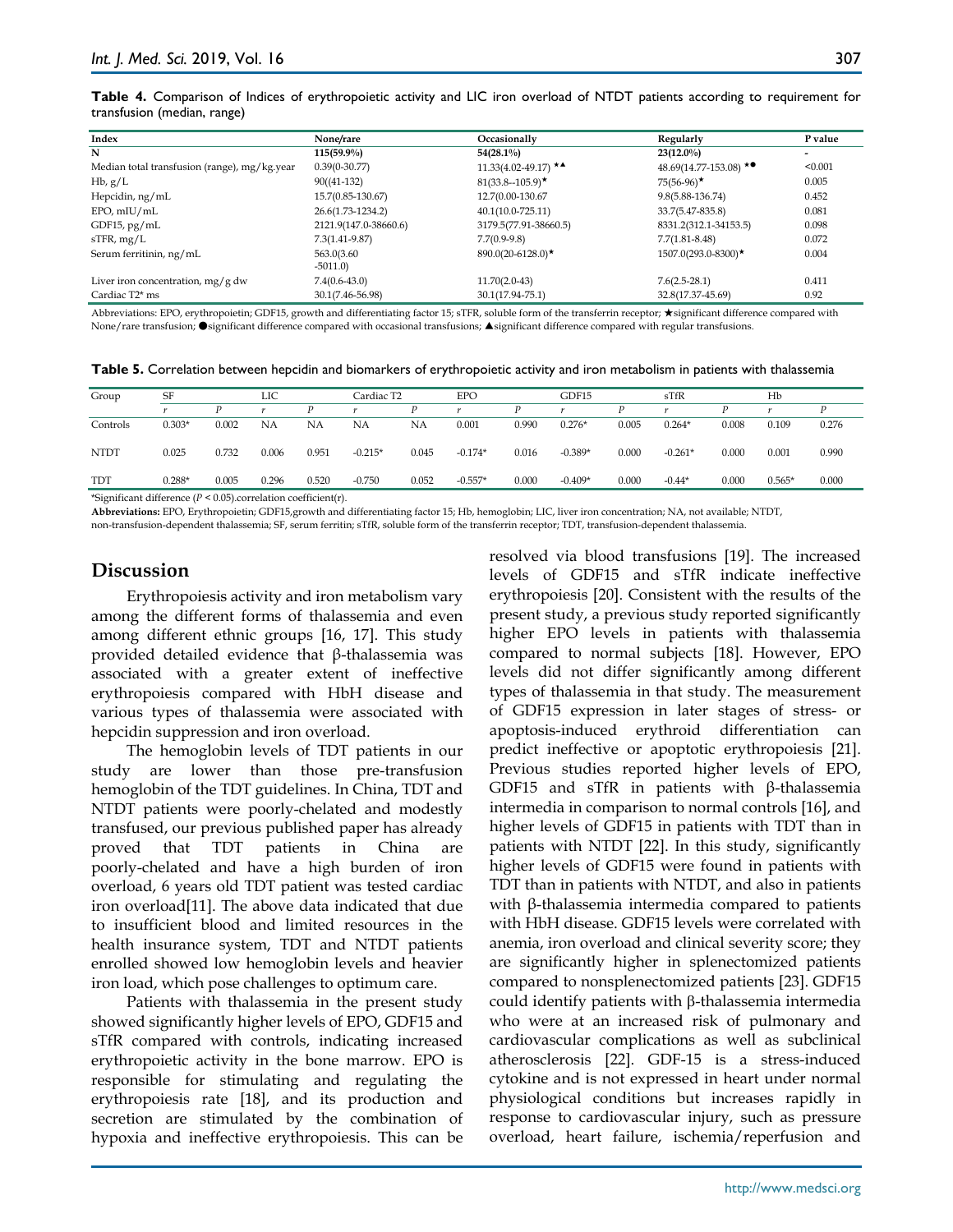atherosclerosis [24]. GDF-15 activates Smad1 and reduces apoptotic cell death through upregulation of Bcl-xL and β-catenin. Xu et al. proposed a protective mechanism for GDF-15 against cardiac hypertrophy and cell death through Smad protein activation [24-26]. Therefore, further studies are needed to elucidate the potential mutual relationship between iron status, hepcidin and GDF15, as well as to their possible relevance in the pathogenesis of anemia in patients with cardiovascular pathology.

The levels of sTfR were found to be higher in patients with thalassemia patients compared to those in controls, but no significant differences were found between patients with TDT or NTDT. However, significantly higher levels of sTfR were observed in patients with β-thalassemia intermedia than in patients with HbH disease. In the presence of normal or elevated SF levels, sTfR levels reflect bone marrow erythropoietic activity [3]. Moreover, sTfR has shown impressive diagnostic accuracy in predicting risk of extramedullary hematopoiesis and clinical severity score [8, 27], age at first diagnosis and risk of therapeutic intervention and iron overload in patients with NTDT [28]. Consistent with the results of the present study, a previous study suggested greater erythropoietic activity in children with TDT than in children with β-thalassemia intermedia [28]. As in developing countries, our previous study reported that the TDT patients are more poorly-chelated, have a high burden of iron overload, and myocardial siderosis occurred in younger patients than in the other study. This was partly due to the lack of specific knowledge of the disease, shortages of blood, lower pre transfusion Hb levels and the limited availability of chelators [11].

Iron overload in patients with NTDT arises primarily because of increased iron absorption, whereas it occurs through iron accumulation in patients with TDT who undergo multiple transfusions. Lower hepcidin levels in patients than in controls supports a previous study on hereditary hemolytic anemia s[29], hemoglobin E/β-thalassemia and β-thalassemia trait disease [30]. In contrast, a previous study reported higher hepcidin levels in patients with β-thalassemia than those in controls [4]. Higher hepcidin levels were observed in patients with TDT compared to patients with NTDT, but no difference was found between patients with iron and non-iron overload. This might be explained by the hypothesis that regular transfusions in patients with transfusion-dependent disease inhibit the erythropoietic drive and induce high iron accumulation in tissues [4, 31, 32].

Reduced ratios of hepcidin with SF, LIC and cardiac T2 values were observed, indicating the inappropriate suppression of hepcidin synthesis. This hepcidin suppression, together with elevated sTfR and GDF15 levels, and reduced ratios of hepcidin with the erythropoiesis index suggested that, compared with controls, the hepcidin levels in thalassemia were also more sensitive to down-regulation by ineffective erythropoiesis, indicating a greater extent of ineffective erythropoiesis and signaling a need for a higher iron demand. Ultimately this leads to increased iron absorption and recycling, in agreement with studies on erythrocyte membrane defects and thalassemia traits [33].

Erythropoiesis and iron metabolism balance out with each other to match iron supply with globin synthesis, which is essential for normal production of red blood cells [33]. Hepcidin is the master regulator of systemic iron homeostasis: it facilitates iron balance by controlling intestinal iron absorption and recycling [32]. An increase in iron stores, transferrin saturation and inflammation trigger a homeostatic increase in liver hepcidin expression [34]. Conversely, hepcidin expression is suppressed in the event of iron deficiency or increased erythroid activity due to physiological erythropoiesis or pathological, ineffective erythropoiesis [6]. The specific metabolic steps of how erythropoiesis causes hepcidin suppression remains unclear.

The present study found that patients with thalassemia showed lower hepcidin levels but higher EPO levels compared with controls, raising the possibility that EPO regulates hepcidin levels. It is likely that other factors are also important in this regulation because human and animal studies have shown that anemia alone, even when EPO levels are elevated, is insufficient to suppress hepcidin levels [35-37]. GDF15 may help mediate the interaction between EPO and hepcidin. A negative correlation was observed between GFD15 and hepcidin in patients with thalassemia, which was consistent with the findings of a previous study [38]. Thus, it is possible that GDF15 over-expression inhibits hepcidin expression, contributing to iron overload in patients with thalassemia. Further studies are needed to examine this hypothesis, especially because a study in GDF15-knockout mice showed no reduction in hepatic hepcidin expression during increased erythropoietic activity [39].

The present study found that, like GDF15 levels, sTfR levels were correlated negatively with hepcidin levels in patients with hemoglobin E/β-thalassemia and TDT. This may shed light on the relationships between sTfR and hepcidin, which, to date, are poorly understood. The negative correlation in the present study was consistent with the idea that hepcidin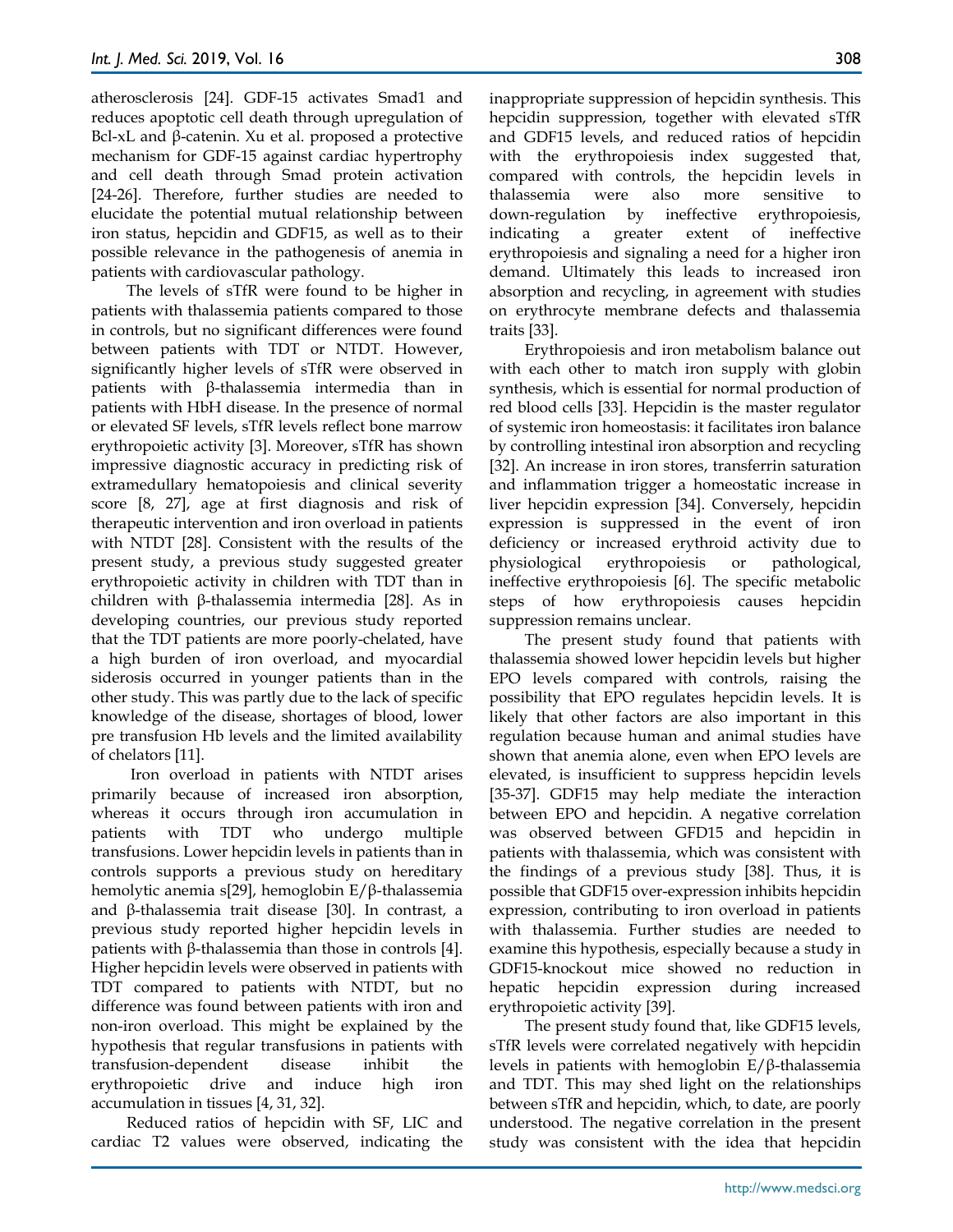suppression leads to higher iron demand and therefore to increased ineffective erythropoiesis. This finding was also consistent with the suggestion that the ratio of hepcidin or ferritin level to sTfR level may be useful for monitoring patients with thalassemia with respect to erythropoietic activity and the risk of iron overload[33]. Further studies are needed to clarify the contribution of sTfR to the regulation of hepcidin.

Another regulator of hepcidin expression that may help explain the present findings is the protein hormone, erythroferrone (ERFE), which participates in an EPO-induced pathway that suppresses the expression of hepcidin, twisted gastrulation protein 1 and GDF15[40]. Ablation of ERFE in an animal model of thalassemia restores hepatic hepcidin expression to wild-type levels [41]. ERFE may be responsible for the iron-loading phenotype observed in ineffective erythropoiesis and for regulation of iron absorption during periods of stress-induced erythropoiesis.

#### **Limitations of the study**

The limitations of this study were as follows: (1) it was a single-center study with a relatively small sample size, (2) MRI scans could not be performed in all cases and (3) TDT patients were transfused differently and not all patients received chelation therapy. Although the evaluation and biomarker correlations in these patients was a snapshot at a defined time point in their disease, we suggest that the data obtained justifies the implementation of a larger multicenter trial in the future.

#### **Conclusions**

The patients with thalassemia in the present study showed iron overload, as well as a greater extent of ineffective erythropoiesis and lower hepcidin levels, compared with healthy controls. The imbalance between erythropoiesis and iron metabolism differed across different thalassemia types. The hepcidin levels were correlated with ineffective erythropoiesis but not with iron overload. Prospective future studies are needed to explore the link between increased erythropoiesis and hepcidin suppression, including the role of the erythroid-derived hormone, ERFE.

#### **Acknowledgments**

This study was supported by research grants from the National Natural Science Foundation of China (grant no. 81260090 and 81460025), the Guangxi Natural Science Foundation (grant no. 1598011-1), and the Guangxi key laboratory of thalassemia research (grant no.16-380-34). The authors thank all participants involved in this study. The authors

would like to thank Dr. Dev Sooranna, Imperial College London, for editing the manuscript.

# **Competing Interests**

The authors have declared that no competing interest exists.

#### **References**

- 1. Musallam KM, Rivella S, Vichinsky E, et al. Non-transfusion-dependent thalassemias. Haematologica. 2013; 98: 833-44.<br>Weatherall DI. The definition
- 2. Weatherall DJ. The definition and epidemiology of non-transfusion-dependent thalassemia. Blood Rev. 2012; 26: S3-S6.
- 3. Ginzburg Y, Rivella S. beta-thalassemia: a model for elucidating the dynamic regulation of ineffective erythropoiesis and iron metabolism. Blood. 2011; 118: 4321-30.
- 4. Kaddah AM, Abdel-Salam A, Farhan MS, et al. Serum Hepcidin as a Diagnostic Marker of Severe Iron Overload in Beta-thalassemia Major. Indian journal of pediatrics. 2017.
- 5. Makis A, Hatzimichael E, Papassotiriou I, et al. 2017 Clinical trials update in new treatments of beta-thalassemia. Am J Hematol. 2016; 91: 1135-45.
- 6. Gardenghi S, Grady RW, Rivella S. Anemia, ineffective erythropoiesis, and hepcidin: interacting factors in abnormal iron metabolism leading to iron overload in beta-thalassemia. Hematology/oncology clinics of North America. 2010; 24: 1089-107.
- 7. Tanno T, Bhanu NV, Oneal PA, et al. High levels of GDF15 in thalassemia suppress expression of the iron regulatory protein hepcidin. Nat Med. 2007; 13: 1096-101.
- 8. Ricchi P, Ammirabile M, Costantini S, et al. Soluble form of transferrin receptor as a biomarker of overall morbidity in patients with non-transfusion-dependent thalassaemia: a cross-sectional study. Blood transfusion = Trasfusione del sangue. 2016; 14: 538-40.
- 9. Origa R, Cazzola M, Mereu E, et al. Differences in the erythropoiesis-hepcidin-iron store axis between hemoglobin H disease and beta-thalassemia intermedia. Haematologica. 2015; 100: e169-71.
- 10. Galanello R, Origa R. Beta-thalassemia. Orphanet J Rare Dis. 2010; 5: 11.
- 11. Yang G, Liu R, Peng P, et al. How early can myocardial iron overload occur in beta thalassemia major? Plos One. 2014; 9: e85379.
- 12. Ricchi P, Meloni A, Spasiano A, et al. Extramedullary hematopoiesis is associated with lower cardiac iron loading in chronically transfused thalassemia patients. Am J Hematol. 2015; 90: 1008-12.
- 13. Wood JC, Enriquez C, Ghugre N, et al. MRI R2 and R2\* mapping accurately estimates hepatic iron concentration in transfusion-dependent thalassemia and sickle cell disease patients. Blood. 2005; 106: 1460-5.
- 14. Anderson LJ, Holden S, Davis B, et al. Cardiovascular T2-star (T2\*) magnetic resonance for the early diagnosis of myocardial iron overload. Eur Heart J. 2001; 22: 2171-9.
- 15. Sripichai O, Makarasara W, Munkongdee T, et al. A scoring system for the classification of beta-thalassemia/Hb E disease severity. Am J Hematol. 2008; 83: 482-4.
- 16. Fertrin KY, Lanaro C, Franco-Penteado CF, et al. Erythropoiesis-driven regulation of hepcidin in human red cell disorders is better reflected through concentrations of soluble transferrin receptor rather than growth differentiation factor 15. Am J Hematol. 2014; 89: 385-90.
- 17. Schotten N, Laarakkers CM, Roelofs RW, et al. EPO and hepcidin plasma concentrations in blood donors and beta-thalassemia intermedia are not related to commercially tested plasma ERFE concentrations. Am J Hematol. 2017; 92: E29-E31.
- 18. Butthep P, Wisedpanichkij R, Jindadamrongwech S, et al. Elevated erythropoietin and cytokines levels are related to impaired reticulocyte maturation in thalassemic patients. Blood cells, molecules & diseases. 2015; 54: 170-6.
- 19. Camaschella C, Nai A. Ineffective erythropoiesis and regulation of iron status in iron loading anaemias. Br J Haematol. 2016; 172: 512-23.
- 20. Ronzoni L, Sonzogni L, Duca L, et al. Growth Differentiation Factor 15 expression and regulation during erythroid differentiation in non-transfusion dependent thalassemia. Blood cells, molecules & diseases. 2015; 54: 26-8.
- 21. Tanno T, Noel P, Miller JL. Growth differentiation factor 15 in erythroid health and disease. Curr Opin Hematol. 2010; 17: 184-90.
- 22. Tantawy AA, Adly AA, Ismail EA, et al. Growth differentiation factor-15 in children and adolescents with thalassemia intermedia: Relation to subclinical atherosclerosis and pulmonary vasculopathy. Blood cells, molecules & diseases. 2015; 55: 144-50.
- 23. Musallam KM, Taher AT, Duca L, et al. Levels of growth differentiation factor-15 are high and correlate with clinical severity transfusion-independent patients with beta thalassemia intermedia. Blood cells, molecules & diseases. 2011; 47: 232-4.
- 24. Adela R, Banerjee SK. GDF-15 as a Target and Biomarker for Diabetes and Cardiovascular Diseases: A Translational Prospective. Journal of diabetes research. 2015; 2015: 490842.